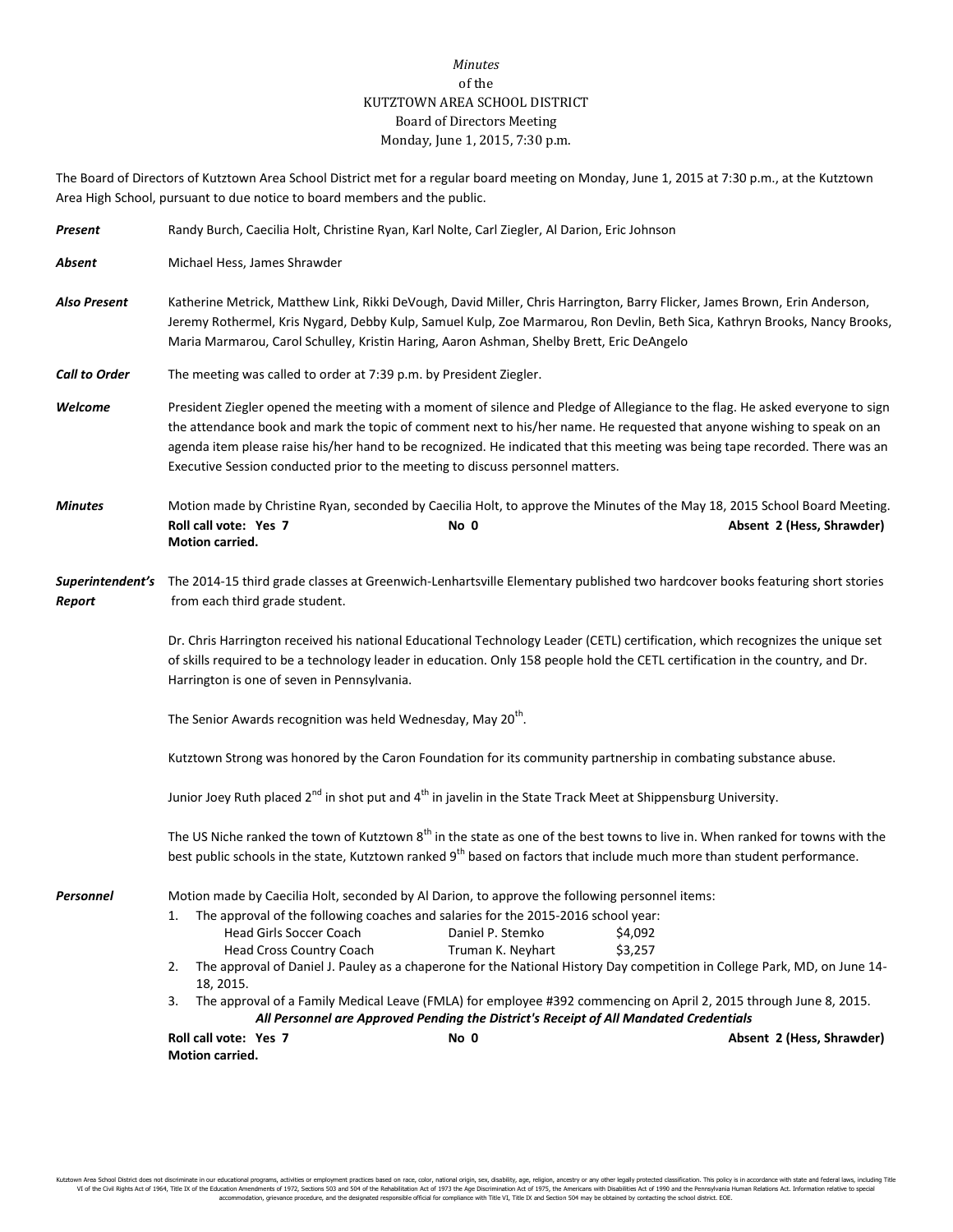| Route 737                                 | Flashing Light on Motion made by Karl Nolte, seconded by Christine Ryan, to approve the application for a traffic signal located by the<br>Greenwich-Lenhartsville Elementary School on Route 737. This will move the existing traffic signal in the southbound lane                                                                                                                                                                                                                                                                                                                                                                                                                                                                                                                                                                                                                                                                                                                                |      |                           |  |
|-------------------------------------------|-----------------------------------------------------------------------------------------------------------------------------------------------------------------------------------------------------------------------------------------------------------------------------------------------------------------------------------------------------------------------------------------------------------------------------------------------------------------------------------------------------------------------------------------------------------------------------------------------------------------------------------------------------------------------------------------------------------------------------------------------------------------------------------------------------------------------------------------------------------------------------------------------------------------------------------------------------------------------------------------------------|------|---------------------------|--|
|                                           | approximately 50 fee south.                                                                                                                                                                                                                                                                                                                                                                                                                                                                                                                                                                                                                                                                                                                                                                                                                                                                                                                                                                         |      |                           |  |
|                                           | Roll call vote: Yes 7<br>Motion carried.                                                                                                                                                                                                                                                                                                                                                                                                                                                                                                                                                                                                                                                                                                                                                                                                                                                                                                                                                            | No 0 | Absent 2 (Hess, Shrawder) |  |
| Student-Issued                            | Motion made by Caecilia Holt, seconded by Christine Ryan, to approve a district maintenance and repair fee of \$65 to be<br>Laptop Repair and assessed to high school students and used for repairs to the student-issued laptop computers for the 2015-16 school year.<br>Maintenance Fee The fee for the maintenance and repair for high school students who did not have a repair claim during the 2014-15 school year<br>will be reduced to \$55. This cost reduction is to promote/encourage responsible care for the student-issued laptops. The fee<br>for the maintenance and repair of the laptop computers for students who are approved for free or reduced lunch status will be<br>discounted (one-half) or paid for by the school district. In addition, each student will be responsible for paying the established<br>\$100 deductible for repairs or damages not covered by the existing warranty.<br>Roll call vote: Yes 7<br>No 0<br>Absent 2 (Hess, Shrawder)<br>Motion carried. |      |                           |  |
| <b>Policy 815 -</b>                       | Motion made by Al Darion, seconded by Caecilia Holt, to approve the second reading and adoption of Policy 815 Acceptable                                                                                                                                                                                                                                                                                                                                                                                                                                                                                                                                                                                                                                                                                                                                                                                                                                                                            |      |                           |  |
| <b>Adoption</b>                           | Use of Internet, Computers, and Network Resources.                                                                                                                                                                                                                                                                                                                                                                                                                                                                                                                                                                                                                                                                                                                                                                                                                                                                                                                                                  |      |                           |  |
|                                           | Roll call vote: Yes 7<br><b>Motion carried.</b>                                                                                                                                                                                                                                                                                                                                                                                                                                                                                                                                                                                                                                                                                                                                                                                                                                                                                                                                                     | No 0 | Absent 2 (Hess, Shrawder) |  |
| Policies – First<br><b>Reading</b>        | Motion made by Christine Ryan, seconded by Karl Nolte, to approve the first reading of the following policies:<br>Policy 000 Board Policy and Procedure<br>Policy 002 Authority and Powers<br>Policy 307 Student Teachers/Interns                                                                                                                                                                                                                                                                                                                                                                                                                                                                                                                                                                                                                                                                                                                                                                   |      |                           |  |
|                                           | Roll call vote: Yes 7<br>Motion carried.                                                                                                                                                                                                                                                                                                                                                                                                                                                                                                                                                                                                                                                                                                                                                                                                                                                                                                                                                            | No 0 | Absent 2 (Hess, Shrawder) |  |
| <b>Fund Balance</b><br><b>Designation</b> | Motion made by Caecilia Holt, seconded by Randy Burch, to approve the following Committed Fund Balance items:<br><b>Future Capital Projects</b><br><b>Future PSERS Contributions</b><br>Amounts Due Career and Technology Center<br>Further Development of Virtual Academy<br><b>Special Education Expenses</b><br>Personnel Changes<br>Reserve for Future Borrowing Capacity                                                                                                                                                                                                                                                                                                                                                                                                                                                                                                                                                                                                                       |      |                           |  |
|                                           | Roll call vote: Yes 7<br>Motion carried.                                                                                                                                                                                                                                                                                                                                                                                                                                                                                                                                                                                                                                                                                                                                                                                                                                                                                                                                                            | No 0 | Absent 2 (Hess, Shrawder) |  |
| <b>Routes</b>                             | Summer Bus/Van Motion made by Al Darion, seconded by Eric Johnson, to approve the bus/van routes for the 2015 summer programs.                                                                                                                                                                                                                                                                                                                                                                                                                                                                                                                                                                                                                                                                                                                                                                                                                                                                      |      |                           |  |
|                                           | Roll call vote: Yes 7<br><b>Motion carried.</b>                                                                                                                                                                                                                                                                                                                                                                                                                                                                                                                                                                                                                                                                                                                                                                                                                                                                                                                                                     | No 0 | Absent 2 (Hess, Shrawder) |  |
| <b>Asbestos</b>                           | Motion made by Randy Burch, seconded by Christine Ryan, to approve Element Environmental Solutions to perform Asbestos<br>Abatement Design Abatement Design for the high school renovation project.                                                                                                                                                                                                                                                                                                                                                                                                                                                                                                                                                                                                                                                                                                                                                                                                 |      |                           |  |
|                                           | Roll call vote: Yes 7<br><b>Motion carried.</b>                                                                                                                                                                                                                                                                                                                                                                                                                                                                                                                                                                                                                                                                                                                                                                                                                                                                                                                                                     | No 0 | Absent 2 (Hess, Shrawder) |  |
| Conference<br>Request                     | Motion made by Al Darion, seconded by Karl Nolte, to approve employee #696 to attend the W & M Professional Summer<br>Institute on June 29-30, 2015 in Williamsburg, VA, at a cost of \$1,124.50.                                                                                                                                                                                                                                                                                                                                                                                                                                                                                                                                                                                                                                                                                                                                                                                                   |      |                           |  |
|                                           | Roll call vote: Yes 7<br><b>Motion carried.</b>                                                                                                                                                                                                                                                                                                                                                                                                                                                                                                                                                                                                                                                                                                                                                                                                                                                                                                                                                     | No 0 | Absent 2 (Hess, Shrawder) |  |
| <b>Construction</b><br><b>Manager</b>     | Motion made by Christine Ryan, seconded by Randy Burch, to approve Fidevia to act as Owner's Representative on the<br>upcoming Kutztown High School renovation project.                                                                                                                                                                                                                                                                                                                                                                                                                                                                                                                                                                                                                                                                                                                                                                                                                             |      |                           |  |
|                                           | Roll call vote: Yes 7<br><b>Motion carried.</b>                                                                                                                                                                                                                                                                                                                                                                                                                                                                                                                                                                                                                                                                                                                                                                                                                                                                                                                                                     | No 0 | Absent 2 (Hess, Shrawder) |  |

Kutztown Area School District does not discriminate in our educational programs, activities or employment practices based on race, color, national origin, sex, disability, age, religion, ancestry or any other legally prot